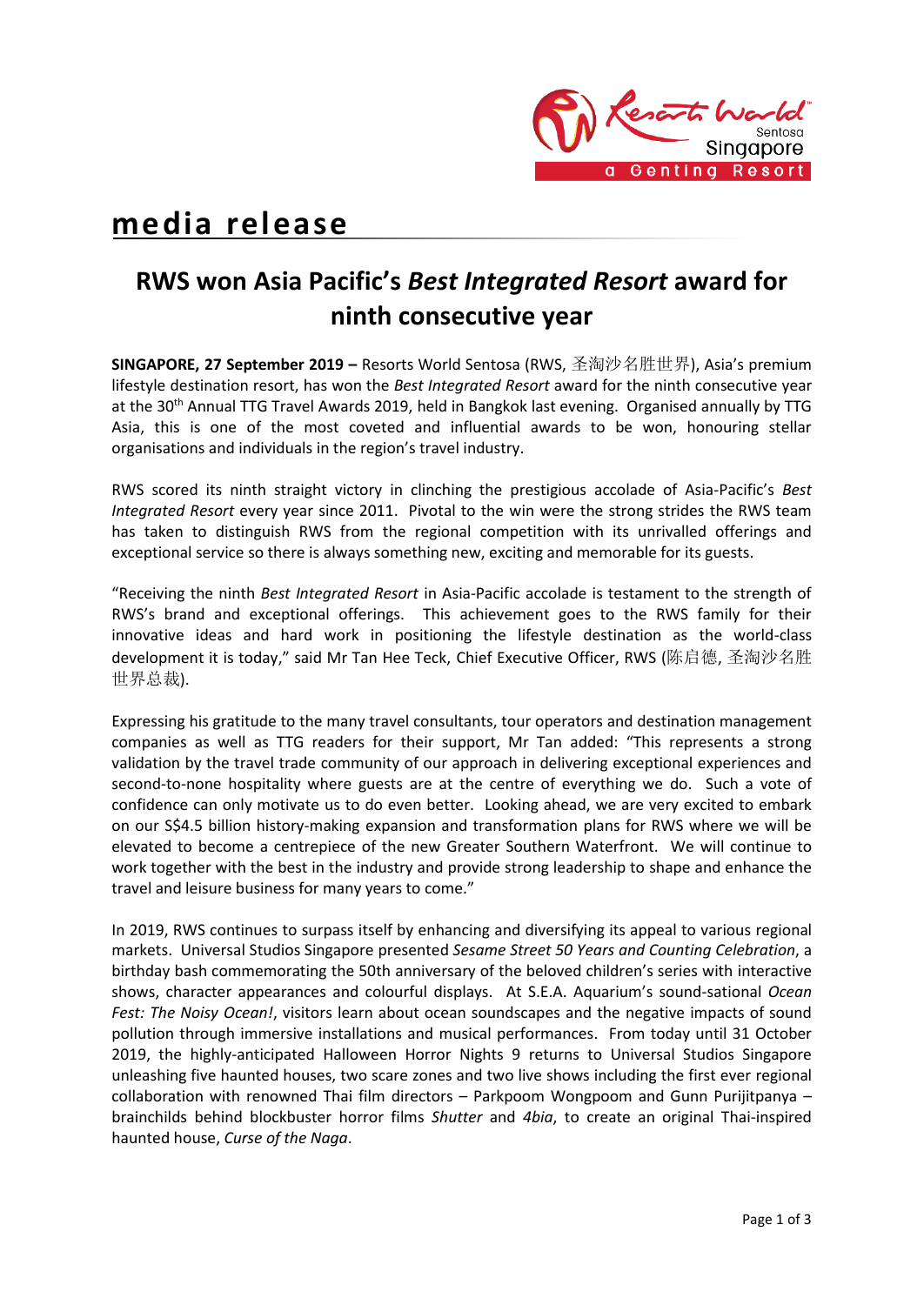Living up to its reputation as a leading dining destination in Asia, RWS clinched one Michelin star for table65, its latest celebrity chef restaurant helmed by Chef Richard van Oostenbrugge, in the Michelin Guide Singapore 2019. Throughout the year, guests were treated to many specially curated lifestyle gourmet events such as the third successful edition of the popular Asia street food extravaganza RWS Street Eats, and RWS Summer Matsuri featuring food, drinks and culture from different regions and prefectures of Japan. In October, RWS will celebrate great wines of the world with the inaugural Wine Pinnacle Awards 2019 presented by Genting Singapore, the world's first nomination-based awards for fine wines. At the same time, gourmands can head down to The GREAT Wine & Dine Festival at RWS to enjoy good food paired with these nominated wines, along with insightful master classes.

Attesting to its established strengths in the Business-Leisure segment and strong capabilities in delivering first-in-Asia events, RWS was the chosen venue for Skift Forum Asia, the inaugural Asian edition of Skift Global Forum, dubbed the "TED of travel" by the industry. Hundreds of delegates from across the world, comprising top business leaders in travel trade, gathered at RWS for this world-renowned conference, affirming its position as among the most highly sought-after MICE destinations in Asia.

- Ends -

#### **ABOUT RESORTS WORLD SENTOSA**

Resorts World Sentosa (RWS), Asia's premium lifestyle destination resort, is located on Singapore's resort island of Sentosa. Spanning 49 hectares, RWS is home to world-class attractions including Universal Studios Singapore, S.E.A. Aquarium, the Maritime Experiential Museum, Dolphin Island and Adventure Cove Waterpark. Complementing the adventure and adrenaline of its theme parks and attractions are six unique luxury hotels, the world-class Resorts World Convention Centre, a casino and the Asian flagship of a world-renowned destination spa. RWS offers award-winning dining experiences and exciting cuisines from around the world across its many renowned celebrity chef restaurants, establishing itself as a key player in Singapore's vibrant and diverse dining scene and a leading gourmet destination in Asia for epicureans. The integrated resort also offers world-class entertainment, from original resident productions to concerts and public shows such as Crane Dance and Lake of Dreams. RWS has been named "Best Integrated Resort" since 2011 for nine consecutive years at the TTG Travel Awards which recognises the best of Asia-Pacific's travel industry.

RWS is wholly owned by Genting Singapore, a company of the Genting Group. For more information, please visi[t www.rwsentosa.com.](http://www.rwsentosa.com/)

**1** /ResortsWorldatSentosa **B** @ rwsentosa [www.rwsentosablog.com](http://www.rwsentosablog.com/)

#### **MEDIA CONTACTS**

**Resorts World Sentosa** Danny Cham Tel: +65 6577 9758 Email: [danny.cham@RWSentosa.com](mailto:danny.cham@RWSentosa.com)

**Ogilvy (for Resorts World Sentosa)** Stephanie Chailert Tel: +65 6213 7969 Email: [stephanie.chailert@ogilvy.com](mailto:stephanie.chailert@ogilvy.com)

### **EDITORS' NOTES**

- 1. Please use the following caption for visual.
- *2.* High resolution image can be downloaded from link: [https://app.box.com/s/0xtprja269tzsu78sqo7g3xs2pu2ry5c.](https://app.box.com/s/0xtprja269tzsu78sqo7g3xs2pu2ry5c)
- 3. The image is to be attributed to: *Resorts World Sentosa* (圣淘沙名胜世界)